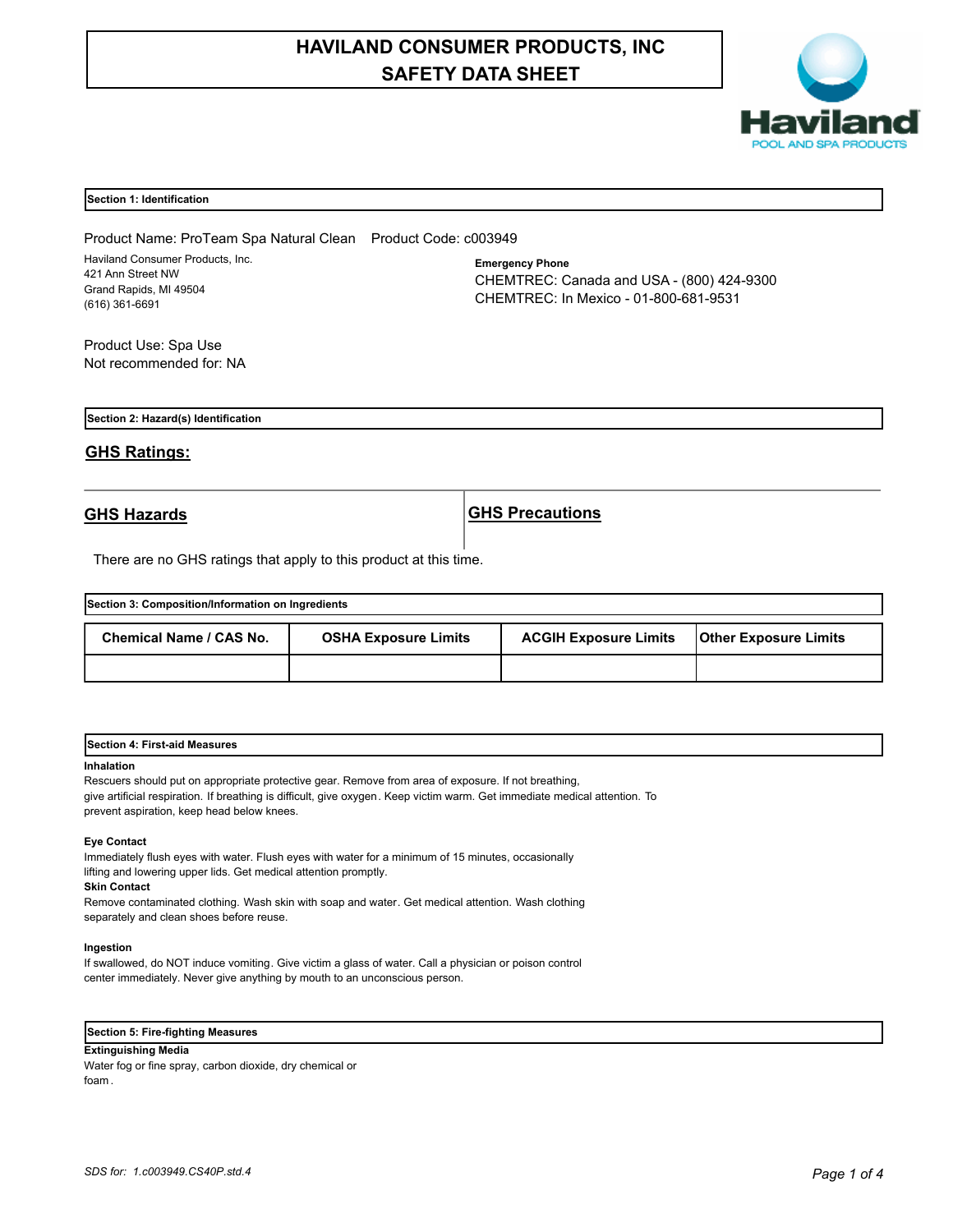#### **Special Protective Equipment and Precautions for Firefighters**

**Special Information**: As in any fire, wear self-contained breathing apparatus pressure-demand (MSHA/NIOSH approved or equivalent) and full protective gear.

## **Section 6: Accidental Release Measures**

### **Spill and Leak Procedures**

Prevent entry into waterways, sewers, basements or confined areas. Absorb with liquid-binding materials (sand, universal binders, sawdust).

Wear appropriate protective equipment and clothing during clean-up .

**Large spill:** Use a non-combustible material like vermiculite, sand or earth to soak up the product and place into a container for later disposal. Dispose in accordance with all local, state and federal regulations.

**Small spill:** Follow same procedure as above.

**Section 7: Handling and Storage**

#### **Handling Procedures**

Use with adequate ventilation. Avoid breathing dusts, mists, and vapors. Do not get in eyes, on skin, or on clothing. Wear eye protection and protective clothing. Wash thoroughly after handling.

**STORAGE:** Keep away from heat, sparks, and flame. Store containers in a cool, well ventilated place. Keep container closed when not in use. Protect from direct sunlight.

| Section 8: Exposure Control/Personal Protection |                             |                              |                              |  |
|-------------------------------------------------|-----------------------------|------------------------------|------------------------------|--|
| <b>Chemical Name / CAS No.</b>                  | <b>OSHA Exposure Limits</b> | <b>ACGIH Exposure Limits</b> | <b>Other Exposure Limits</b> |  |
|                                                 |                             |                              |                              |  |
|                                                 |                             |                              |                              |  |

**RESPIRATORY PROTECTION:** A respiratory protection program that meets OSHA 1910.134 and ANSI Z88.2 requirements must be followed whenever workplace conditions warrant the use of a respirator.

**SKIN PROTECTION:** Wear impervious protective gloves. Wear protective gear as needed - apron, suit, boots.

**EYE PROTECTION:** Wear safety glasses with side shields (or goggles) and a face shield.

**OTHER PROTECTIVE EQUIPMENT**: Facilities storing or utilizing this material should be equipped with an eyewash facility and a safety shower.

**HYGENIC PRACTICES:** Do not eat, drink, or smoke in areas where this material is used. Avoid breathing vapors. Remove contaminated clothing and wash before reuse. Wash thoroughly after handling. Wash hands before eating.

**Section 9: Physical and Chemical Properties**

| <b>Appearance: Clear to Light Pale</b><br>Amber           | <b>Odor:</b> Earthy                   |  |
|-----------------------------------------------------------|---------------------------------------|--|
| Vapor Pressure: $< 0.01$ mm Hg @ 68° F                    | <b>Odor threshold: Not Applicable</b> |  |
| Vapor Density: Same as Water                              | $pH: 5.3 - 5.5$                       |  |
| Density: 0.99 - 1.01 g/ml                                 | <b>Melting point: Not Applicable</b>  |  |
| <b>Freezing point:</b> $<$ 32 $\degree$ F (0 $\degree$ C) | <b>Solubility: Not Applicable</b>     |  |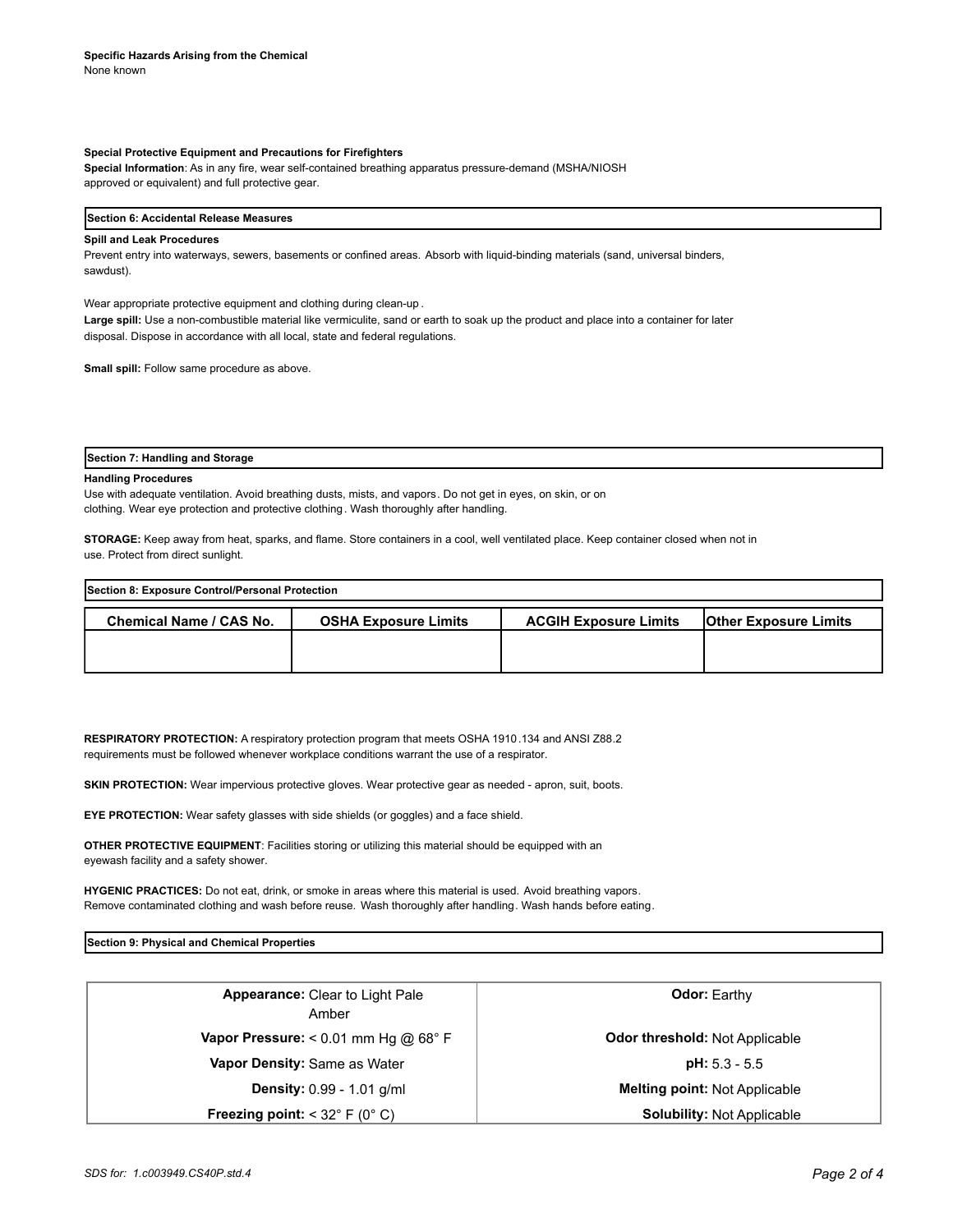**Boiling range:** > 212° F (100° C) **Flash point:** Not Applicable **Evaporation rate:** < 0.01 **Flammability:** Not Applicable **Explosive Limits:** Not Applicable **Specific Gravity** 1.00 - 1.01 **Autoignition temperature:** Not Applicable **Decomposition temperature:** Not Applicable

**Viscosity:** Not Available **Grams VOC less water:** Not Available

**Section 10: Stability and Reactivity** 

**Chemical Stability:** STABLE **Incompatible Materials**  Strong oxidizing agents, alkalis.

**Conditions to Avoid** heat, sparks, flame, oxidizers **Hazardous Decomposition Products** None known

**Hazardous Polymerization**

Hazardous polymerization will not occur.

**Section 11: Toxicology Information**

## **Mixture Toxicity**

## **Routes of Entry:**

Inhalation Ingestion Skin contact Eye contact

## **Target Organs**

## **Effects of Overexposure**

**Section 12: Ecological Information**

**Section 13: Disposal Considerations**

Dispose of in accordance with local, state and federal regulations.

**Section 14: Transportation Information**

Water Treatment Compound Non-Regulated.

**Section 15: Regulatory Information**

## **Country Regulation Regulation Regulation All Components Listed**